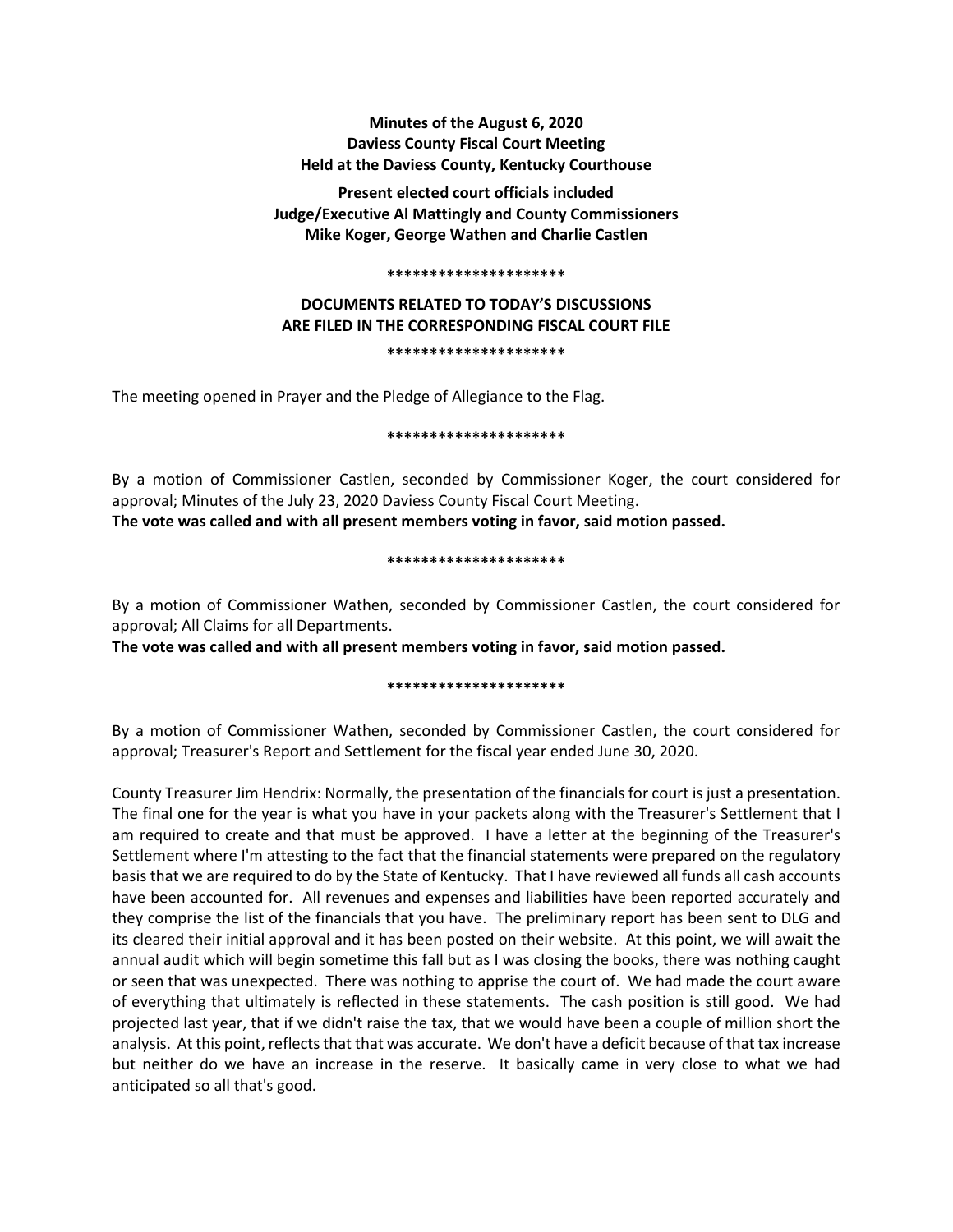Although not regularly posted on the DCFC website, Judge requested this be made publically available online.

## **The vote was called and with all present members voting in favor, said motion passed.**

### **\*\*\*\*\*\*\*\*\*\*\*\*\*\*\*\*\*\*\*\*\***

By a motion of Commissioner Koger, seconded by Commissioner Castlen, the court considered for approval; Budget Transfers for the fiscal year ended June 30, 2020.

Treasurer Hendrix: Normally, we don't do budget transfers for the prior year this late. However, when I was closing the books, a unique situation occurred that I haven't seen since I've been here. Basically, you know that July was a three payroll month, so we got paid very early in July. In fact, payday was July 2. We have to make the deposit 3 days prior so the same day of our meeting the payroll was deposited. On June 30, in what we call the payroll suspense accounts, that creates an issue. Normally in a month, it's incurred and then when the payments are made it pretty much washes so the account balance is very small. We have a huge account balance, one that is absolutely, certainly going to get auditors attention but the reason is we had to make the deposit for the July payment in June so it throws June off. It also throws July out for the next year. If you take it together it's fine but it just creates a distortion so these entries that I'm presenting you need to be made so we don't have big negative balances showing the difference between actual and budget just like we did all other budget transfers, I just didn't know about these until I saw it late in July. Budget transfers do not increase the budget, they just move the money around within the budget.

Commissioner Castlen: I'm curious, Jim, would you anticipate that even though we're doing this after the fact, that the auditors are going to make any comment about it or do you think they don't anticipate anything.

Mr. Hendrix: I do not anticipate anything.

## **The vote was called and with all present members voting in favor, said motion passed.**

## **\*\*\*\*\*\*\*\*\*\*\*\*\*\*\*\*\*\*\*\*\***

By a motion of Commissioner Castlen, seconded by Commissioner Wathen, the court considered for approval; DC Detention Center's Policy and Procedure Manuals.

Detention Center Jailer Art Maglinger noted, the biggest change for this year is with regard to video visitation technology. With COVID-19 hitting when it did, it helped the jail to go ahead with what was already being considered.

Judge Mattingly asked the Jailer to report on prisoner numbers.

Jailer Art Maglinger noted, today, we are about 530 inmates. Of those, about 85 are federal inmates, about 150 are county inmates, and about 12 McLean County inmates. The remaining are state inmates. So, a little under 300 state inmates. The lowest seen for Daviess County inmates has been around 128.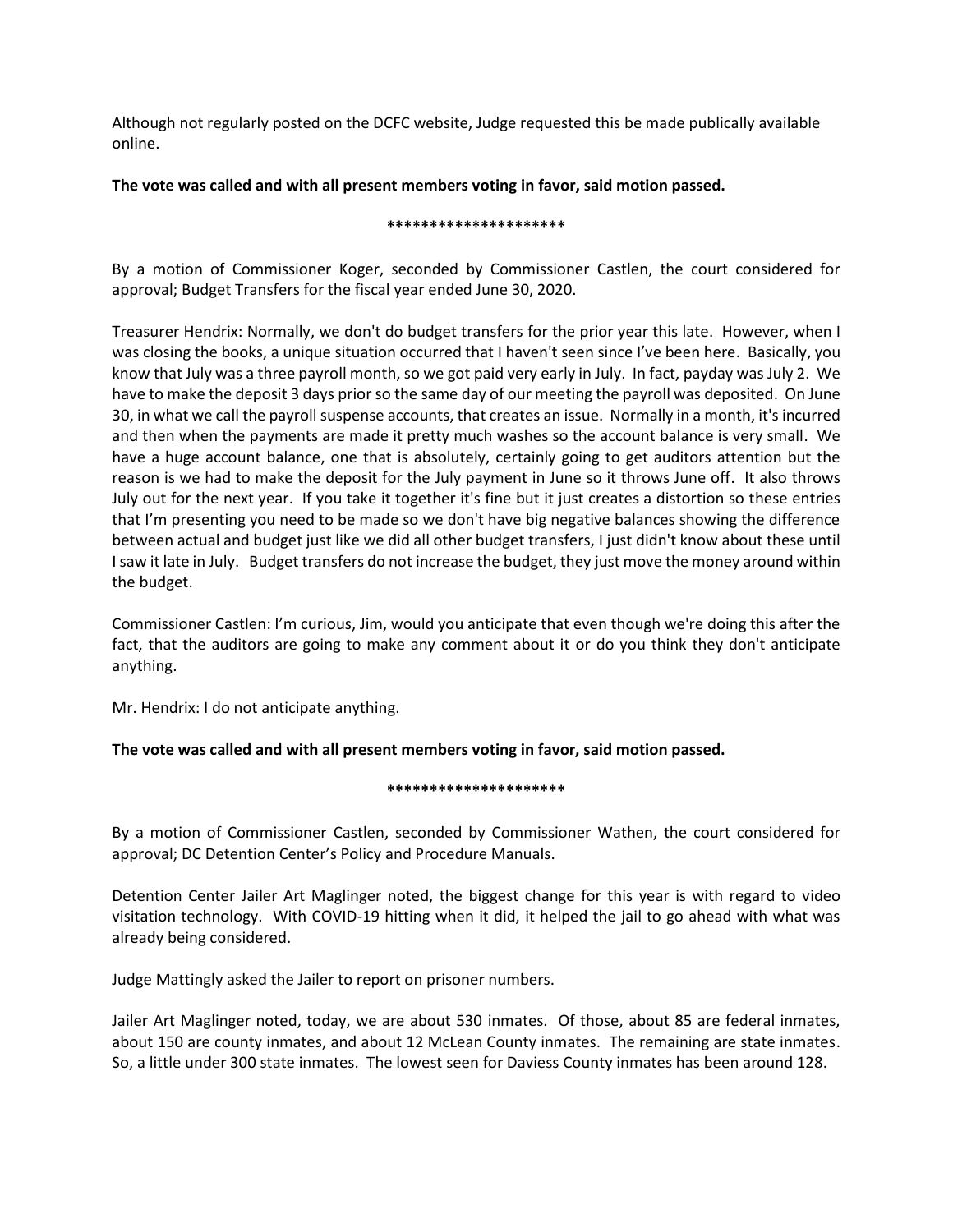Judge Mattingly recognized the work of Jailer Maglinger and his staff for actively advocating to increase the number of federal prisoners. Federal inmate numbers were as low as 10, to the current 85 inmates. As the daily reimbursement allocation rate for housing federal inmates is vastly higher than what is received to house state inmates.

Commissioner Castlen asked if any of the current inmates were from Vanderburgh County.

In anticipation of receiving additional federal inmates, Jailer Maglinger said, there are no inmates currently from Vanderburgh County.

Judge Mattingly added, there may be some changes going forward with us taking prisoners from adjacent counties because of the good job that Art is doing with the federal prisoners.

## **The vote was called and with all present members voting in favor, said motion passed.**

**\*\*\*\*\*\*\*\*\*\*\*\*\*\*\*\*\*\*\*\*\***

For context, listed below in a blue font, occurred during the June 30, 2020, fiscal court meeting:

• By a motion of Judge Mattingly, seconded by Commissioner Castlen, the court considered for approval; **Resolution 18-2020** Regarding the Confederate Monument.

The resolution as read aloud by Judge Mattingly:

**WHEREAS**, Daviess County Fiscal Court (DCFC) believes it is in the community's best interest to relocate the Confederate Memorial Monument currently displayed on the courthouse lawn; and **WHEREAS**, the memorial monument belongs to the Kentucky Division United Daughters of the Confederacy (KD-UDC); and **WHEREAS**, the KD-UDC own a plot of land used as a memorial to the Battle of Panther Creek; and **WHEREAS**, the KD-UDC desires to relocate the memorial to that site; and **WHEREAS**, the Owensboro, Kentucky NAACP Branch 3107, by letter dated June 22, 2020, agrees with the placement of the memorial monument on private land owned and used as a memorial to the Battle of Panther Creek; and **NOW THEREFORE**, DCFC agrees to return the Confederate Memorial Monument to the KD-UDC and agrees to relocate the memorial monument to said property.

• By a motion of Commissioner Wathen, seconded by Commissioner Castlen, the court considered for approval: Postponement of **Resolution 18-2020** until the August 6, 2020 fiscal court meeting. **The vote was called and with Commissioners Wathen, Castlen, and Koger voting in favor and Judge Mattingly voting in opposition, the motion to postpone was passed.**

Today, the court considered for approval the aforementioned postponed **Resolution 18-2020** regarding the Confederate Monument.

**The vote was called and with all present members voting in opposition, said motion failed.** 

**\*\*\*\*\*\*\*\*\*\*\*\*\*\*\*\*\*\*\*\*\***

By a motion of Commissioner Wathen, seconded by Commissioner Castlen, the court considered for approval; **Resolution #20-2020** Regarding the Confederate Monument.

Judge Mattingly read aloud this resolution as follows:

**RESOLUTION 20-2020** REGARDING THE CONFEDERATE MEMORIAL MONUMENT

WHEREAS, Daviess County Fiscal Court believes it is in the community's best interest to relocate the Confederate Memorial Monument currently displayed on the courthouse lawn; and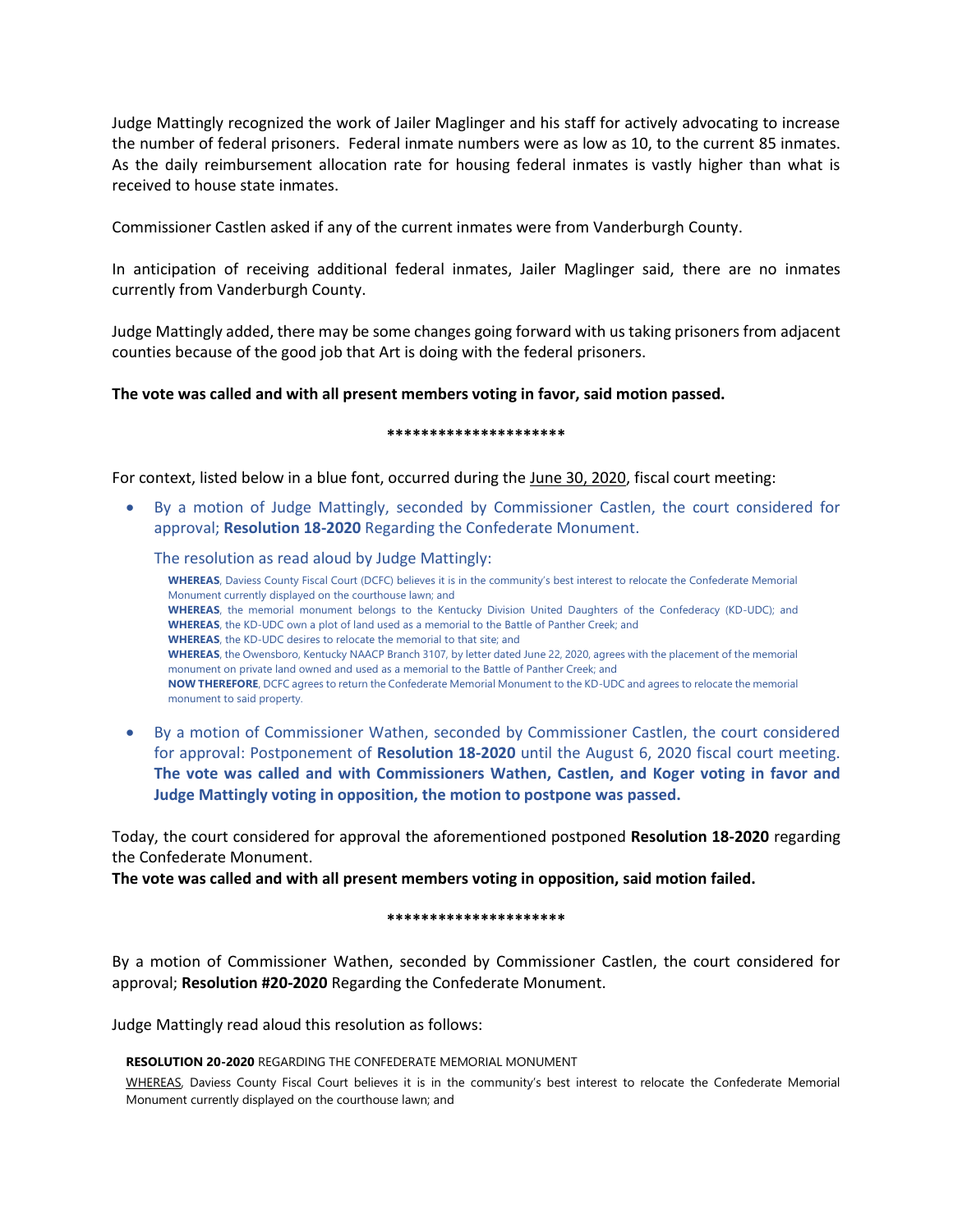### NOW BE IT RESOLVED:

- 1. Daviess County Fiscal Court will remove the Confederate Memorial Monument from the courthouse lawn.
- 2. Daviess County Fiscal Court will establish a committee consisting of community members, within six (6) weeks of this date, to recommend where to locate the Confederate Memorial Monument.
- 3. The committee may consult with other groups and the community before making the decision on where to locate the Confederate Memorial Monument.
- 4. The committee shall provide a recommended location to the Daviess County Fiscal Court within six (6) months.

Judge Mattingly clarified that although item #1 of this resolution states that the county will remove the monument from the courthouse lawn, it shall not precede item #4, which talks about the committee's recommendation for the monument's relocation. Judge Mattingly stated, "We don't want to tie their (the committee) hands… They may come back and recommend that some other things be done on the courthouse lawn."

Judge Mattingly added, "I hope that people will understand and I hope all of you, commissioners have gotten calls, emails, I know we had several petitions dropped off. I had one lady who had wanted me to read into the record her letter regarding the removal. If we did that, we would have to read everybody who had asked and we would be here until 8:00 in the morning. Logistically, we just couldn't do that. I think we have the gist of what the community was saying. There has been a lot of support from both sides. Some of it nice and some of it not so nice. Some of it was threatening… Unfortunately a lot of them believe that this is something we should put on the ballot and let everybody vote. As one gentleman said, "In a fair and legitimate election". I thought they were all fair and legitimate. We can't do that. Claud, as county attorney, I'm going to ask you, can we put items on the ballot for people to vote?"

Agreeing with the Judge, County Attorney Claud Porter stated, "No, we cannot."

Judge Mattingly stated, "Commissioner Wathen, thank you for postponing that first one and giving us an opportunity to hear more from the community. I think that was absolutely the right thing to do now as I look back on it... I think that each and every one of these commissioners up here would have said yes, let's put it on the ballot so that we weren't placed in a position of having to make a decision but folks you absolutely elected these four men up here or as some of those who get mad at us called us "four grayhaired old white men" to make these decisions. That is what we were elected to do. We are a Representative Republic. If you don't like what we do, four years from now, you can vote us out. It's pretty simple isn't it Claud? That's probably the best recall of them all isn't it? So, you know I can tell you that each commissioner and myself, we've taken and responded, and on occasion have had some folks who were not so nice but for the most part I'm extremely proud of my community. I'm proud of the way that you've conducted yourself I'm proud of the way that you respected the other side if you didn't agree with them, and I'm proud of the way that you interfaced with us. Somebody wrote me an email or called me and said you have to do what the majority wants you to do and it seems like the person is telling me that always believes they're in the majority and that's both sides believe they're in the majority that's right you know. I had one that told me that I should pray to God and God would tell me what to do well I prayed to God so we're going to find out what he told me to do."

Commissioner Castlen stated, "I'll just echo what you said as far as that we've heard from both sides… Tremendous volume of it's kind of interesting something inanimate that carries can generate so much passion in an individual and it's been interesting an interesting process for that matter, the next six months as we wait for the committee to make their recommendation, will be an interesting process."

Judge Mattingly noted the makeup of this 5 member committee as follows: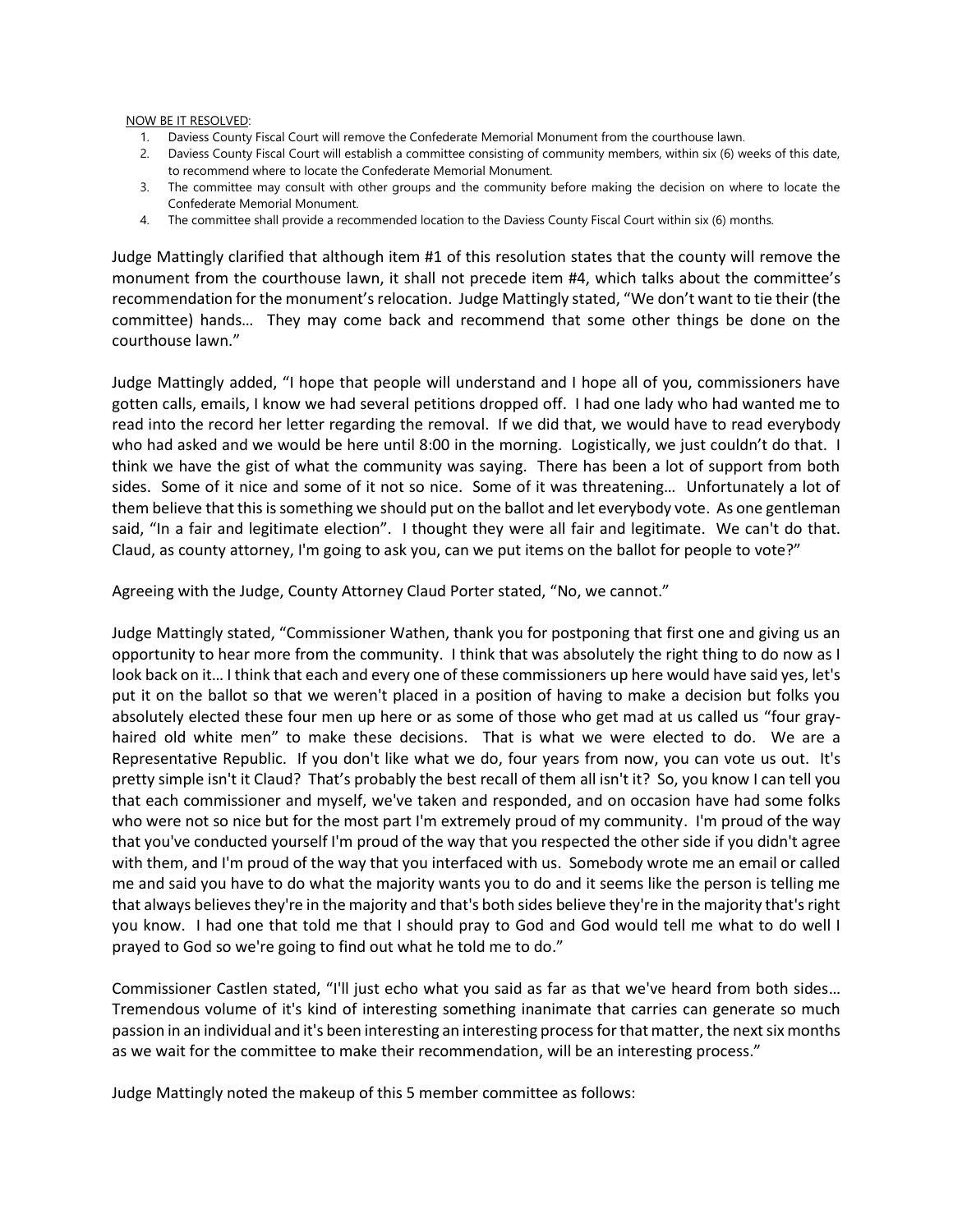- One appointee per Commissioner (preferably one person from each district)
- Two appointees from the Judge/Executive, one in which he will appoint as Chair.

Commissioner Wathen stated, "I have a statement um I guess it starts out with a question of how did we get here? You know our community is known to be a peaceful hard-working community that loves and accepts each other no matter where we come from. We work together we play together and we pray together. And God has truly blessed this community, and I'm very proud to be part of it. In the last month, I have received and read at least 400 emails plus many phone calls texts letters and personal conversations. There's a few points that I have decided that I want to make that I think summarizes some of those some of that communication I had and then I'll tell you how I'm going to vote. It seems like there's a group of citizens who want the statue to stay right where it is. They believe that the statue was put there by a group of people in 1900 simply to honor and remember the fallen members of their family that did not come home from a war. Many soldiers on both sides died in battles and oftentimes were buried right there at the battle site. And it was extremely hard on those families. They didn't, they didn't have grave sites and nothing to help them remember their family members. So they raised money and erected a monument honoring those missing family members. I'm told that 30, less than 30 years after the war in 1893 the Daviess County government at the time, I'm not sure what they call them but they voted 21 to 1. I'm giving y'all a history lesson because I've gotten one myself but they voted 21-1 to allow people to put a statue on the southwest corner for the confederate soldier which they did and then they also said they could put one on the southeast corner for the union soldier. The union, the group they didn't they did not ever put their statue there obviously. We also have a group of citizens that believe the statue represents slavery, pain, suffering, racism, and white supremacy and in their communications they have requested that we remove the monument because to them it's very hurtful. It represents too many negative things. Then there's another group that I believe started out being the largest group and that's a group of people who really in Daviess County that never gave the statue much of a thought. In fact, if they even knew it was there they never considered it a good thing or a bad thing. To them, it was just a historical south statue; one of those neat looking things that you see on a courthouse lawn. And I can tell you ten years ago, I was in that group. I never gave that statue of thought. But now, obviously it's become a huge issue and some of these folks that didn't care now are beginning to take sides. Some of them see it as an important piece of history that should not be removed. They believe good or bad it should be preserved. It should be used as a point of reference demonstrating where we came from and where we don't want to go back to. We should not try to undo our history, that's what they've told me. And if some, and some of the people from that group have moved to the side where they believe that historical or not, it is so negative that it needs to be removed. It has been recommended that we had a statue of union soldier or Josiah Henson, Abraham Lincoln, Martin Luther King and two three other different people. And we actually looked into that, and the problem with that is that the new statue could cost anywhere from \$180,000 to \$240,000 dollars, and I just can't imagine this community wanting to spend that much money on a statue. So here we are. I believe that we're here because a lot of what I just described is actually true. It is a monument to the soldiers who died in a war. And it also, to a lot of people, it represents many, many negative things like racism, white supremacy. That's real. That represents that to them. And finally, it is a historical statue that has been there 120 years and I believe it must be preserved. As an elected official I believe it's my duty to make decisions that I believe are best for our community. And I also know that no matter which way we vote tonight, we're going to make a whole lot of people mad, and that disappoints me. I hate, I don't think any of us want to be in this position. So I implore all of our citizens to look at the other person's view. Think about what it is that they think. Think about why they think it. Try to put yourself in their shoes, and then as a community we'll get back to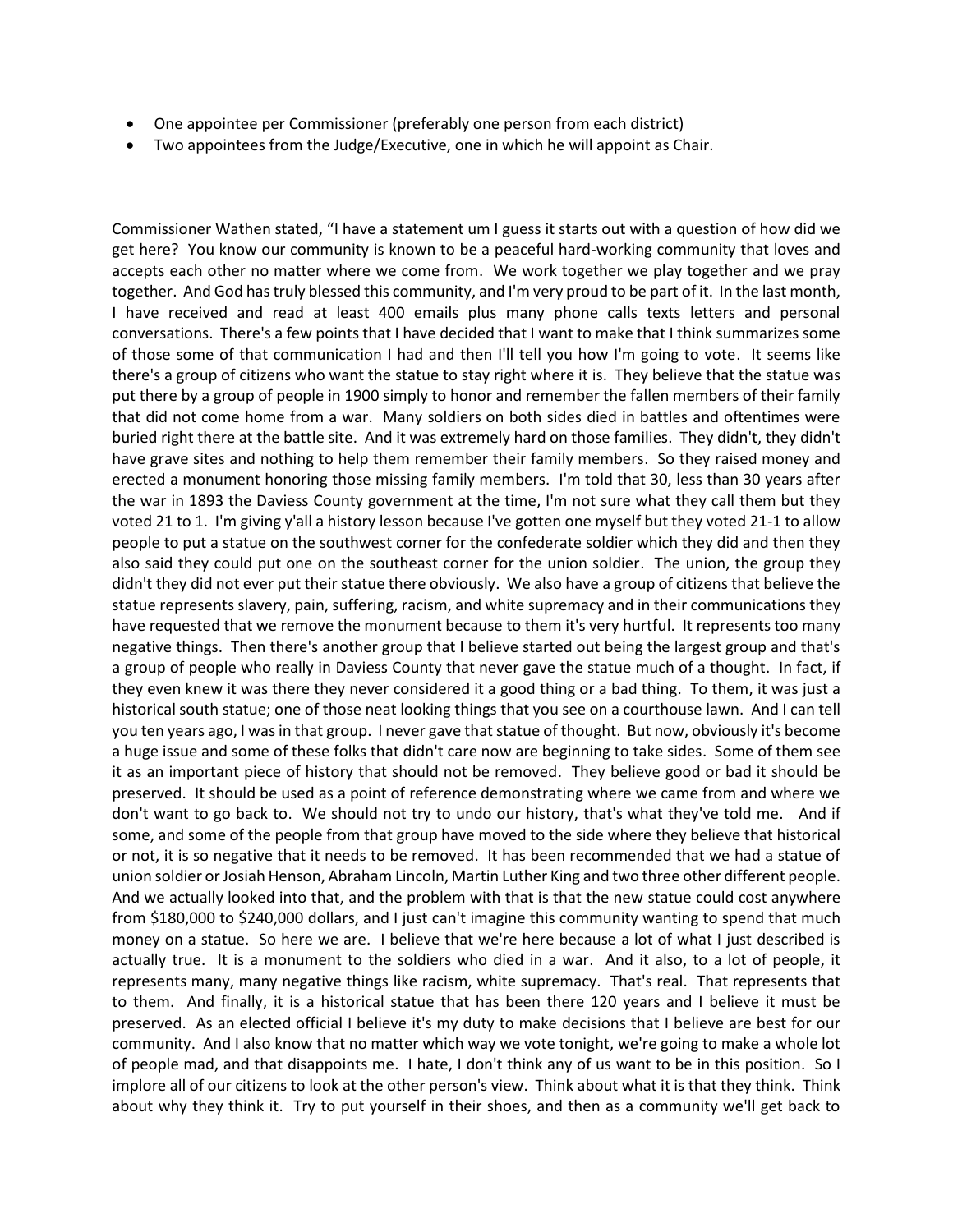working together. I firmly believe the best way for us to handle this issue is to accept this resolution as it is written. It does two important things. It moves the statue and it provides us with a means on how to preserve it. So that's why I will be voting yes to moving the statue."

Commissioner Koger stated, "Outstanding job you just presented to us and I appreciate that. Its not a lot of other words that I can add to that, but my decision, you know, a lot of my decision was based on the community response that voted me in this office to represent them and like Commissioner Wathen I probably got over 400 emails, texts, phone calls, and individual interviews. And you're not going to make everybody happy but based on everything that I've read into this I, I'm voting yes to have it relocated."

Judge Mattingly stated, "One of the things that I didn't say was, I would like commissioners if you would come back, now I said six weeks, and you can certainly take that long but I think we need to get the committee working as quickly as possible. If you could bring me the names back at our next meeting in August, that would be good. At the latest, maybe the first meeting in September, because I would like to get them together. You might remind the committee that they will be a committee that's subject to open records and open meetings. And even if you would get together with a zoom meeting, you have to provide an address and a password for people to come in and observe. You don't necessarily have to have a comment but they have to be able to observe what you're doing. So we need to do that. I think one of the instructions and if any of you disagree with me and Commissioner Wathen, I think you alluded to this, we want the statue preserved. We don't want the memorial destroyed. That's above all. And we want to keep it in Daviess County. We do not want to see this statue shipped out kind of like Louisville sent one to Meade County. I had a call yesterday, from a gentleman in Union County and he wanted the statue. He was willing to buy it. I had a call from a gentleman in Hawesville, and he was willing to provide land on his farm to put it. It's not what this commission wants. This commission wants it to be preserved because of its historical perspective and to keep it in Daviess County. I think what we are looking at is it's a statue that brings heartache to those folks that you talked about commissioner. It's on public property, and that public property is where they have to come and do their county business. So with that, I'm going to call for a vote unless somebody has anything else they want to say."

## **The vote was called and with all present members voting in favor, said motion passed.**

## **\*\*\*\*\*\*\*\*\*\*\*\*\*\*\*\*\*\*\*\*\***

By a motion of Commissioner Wathen, seconded by Commissioner Castlen, the court considered for approval; MOA with the City of Owensboro regarding the JAG award.

To prevent competing with one another, this grant is applied for by the City of Owensboro in even numbered years and by the county during odd numbered years. As this is city's year to apply, they have asked the court to approve this MOA. Application is to purchase 10 AR-15 rifles, 105 "Red Dot" optics, and 27 flip-up rear sights for patrol rifles.

## **The vote was called and with all present members voting in favor, said motion passed.**

### **\*\*\*\*\*\*\*\*\*\*\*\*\*\*\*\*\*\*\*\*\***

By a motion of Commissioner Wathen, seconded by Commissioner Castlen, the court considered for approval; Professional Design Services Contract with Axiom for the Operations Center Real ID Renovation.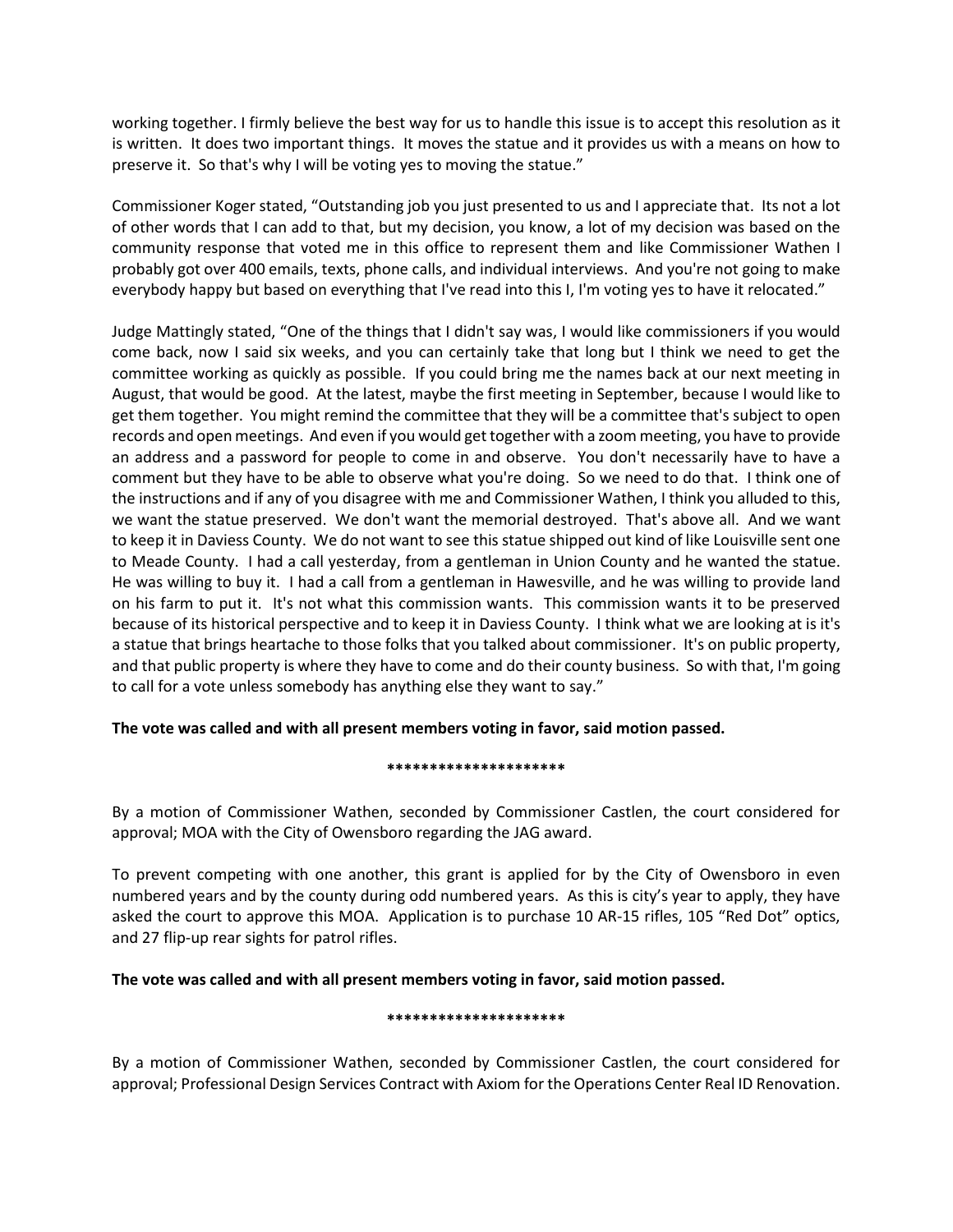Purchasing Agent Jordan Johnson: Late last week, we received the executed copy of our lease agreement with the Commonwealth of Kentucky for the Real ID Office to be located at our operations center with a notice to proceed with producing the bid documents and drawings for the project. This contract is for that project's design, and to produce all documentation necessary for the bid process. I have reviewed it. It is in order. I recommend approval for service items 1 through 6 in the amount of \$18,100."

Judge Mattingly stated, "If we approve this tonight, axiom will be back to us in how many weeks?"

Mr. Johnson replied, "Roughly 3 weeks.

Judge Mattingly stated, "And once they come back to us we will go into the bid process which will be another four, five weeks?"

Mr. Johnson replied, "Roughly, 4 weeks."

Judge Mattingly stated, "Once we have the bids back we can award the bid and they can get started. So we're still looking first of January but I understand that you think we can go a little quicker than that?"

Mr. Johnson replied, "Yes, sir."

Judge Mattingly added, "All I can say is thanks to everybody that worked on this and it's going to provide a Regional Real ID Office in Daviess County instead of us having to travel to Madisonville."

## **The vote was called and with all present members voting in favor, said motion passed.**

## **\*\*\*\*\*\*\*\*\*\*\*\*\*\*\*\*\*\*\*\*\***

By a motion of Commissioner Wathen, seconded by Commissioner Castlen, the court considered for approval; AmeriCorps Host Agency Agreement benefitting the Homeless Council of the Ohio Valley. **The vote was called and with all present members voting in favor, said motion passed.** 

## **\*\*\*\*\*\*\*\*\*\*\*\*\*\*\*\*\*\*\*\*\***

By a motion of Commissioner Castlen, seconded by Commissioner Koger, the court considered for approval; Award the following:

- RFQ 09-2020: 1 New 11' Flex Mower to Rudolph Brothers Implement for \$7,400, with trade-in
- Bid No. 24-2020: North Jacksonville Rd. Bridge Replacement to Scott & Murphy, Inc. for \$282,452
- Bid No. 25-2020: Two New 2020/21 3/4 Ton 4WD Pickup Trucks to Crossroads Ford for \$69,990
- Bid No. 26-2020: 1 New 2020/21 1 Ton 4WD Pickup Truck to Crossroads Ford for \$36,445
- Bid No. 27-2020: 2 New 2020/21 3/4 Ton 4WD Pickup Trucks to Crossroads Ford for \$64,396
- Bid No. 28-2020: 1 New 2020/21 1/2 Ton 4WD Pickup Truck to Sternberg Chrysler for \$29,497.00
- Bid No. 29-2020: Leachate Trench & Grate Replacement Haire Construction for \$32,500

## • **RFQ 09-2020: One (1) New 11' Flex Mower**

Mr. Johnson: This item will replace a 2004 Buhler YT450 Batwing Mower in the Parks Department and was offered as a trade-in to offset the purchase price. Bids ranged from a net \$7,400.00 to \$12,000.00.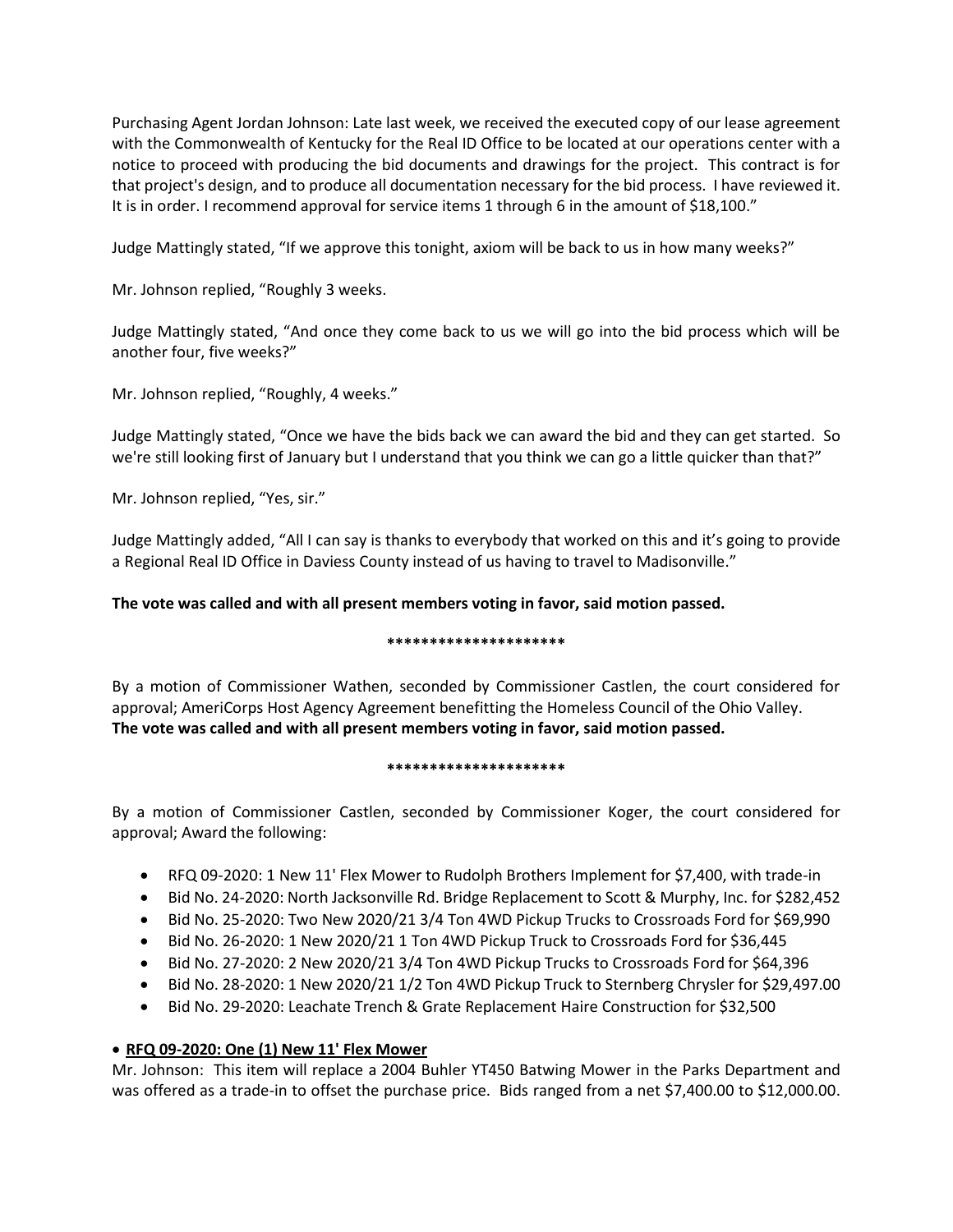The recommendation is to pursue the lowest and best evaluated quote of Rudolph Brothers Implement for a 2020 Land Pride AFM3011 in the net amount of \$7,400.00. He added, "To my knowledge, Rudolph Brothers Implement was the only vendor who opted to thoroughly examine our trade-in unit, which may offer explanation to their consideration."

# • **Bid No. 24-2020: North Jacksonville Road Bridge Replacement**

Mr. Johnson: This bid is for the construction of a side-by-side box beam roadway bridge across Rhodes Creek on North Jackson Road. We received four bids ranging from \$276,500 to \$460,000, and recommend pursuing the best evaluated bid submitted by Scott & Murphy, Inc. in the amount of \$282,452.00. You will note that we are not recommending the lowest bid received. The low bid has an estimated completion date approximately 5 months beyond that of the next lowest bid and recommendation, moving the completion of this project into another fiscal year. Our consultant engineers agree that a more timely replacement of the bridge along with Scott & Murphy's satisfactory historical performance on such projects justifies the 2% differential in total project cost. This is a budgeted project, there are no exceptions, and I would recommend approval. I have found no explanation for the large spread in total bid price outside of the availability and competitiveness of work due to the COVID-19 conditions across the State. I would attribute this mostly to availability, in so much that some vendors may be evaluating and suspending other projects in order to pursue this one.

# • **Bid No. 25-2020: Two New 2020/21 3/4 Ton 4WD Pickup Trucks**

Mr. Johnson: This bid is for the provision of two (2) new 2020/21 3/4 ton pickup trucks for the Daviess County Road Department. We received four bids, ranging from \$69,990 to \$87,744, and recommend the lowest and best evaluated bid submitted by Crossroads Ford for the two 2020 Ford F250 units in the amount of \$69,990. These are budgeted replacements, there are no exceptions, and I would recommend approval.

## • **Bid No. 26-2020: One (1) New 2020/21 1 Ton 4WD Pickup Truck**

Mr. Johnson: This bid is for the provision of one (1) new 2020/21 1 ton pickup truck for the Daviess County Road Department. We received five bids, ranging from \$36,445 to \$43,940, and recommend the lowest and best evaluated bid of Crossroads Ford for the 2020 F350 unit in the amount of \$36,445. This is a budgeted replacement, there are no exceptions, and I would recommend approval.

# • **Bid No. 27-2020: Two (2) New 2020/21 3/4 Ton 4WD Pickup Trucks**

Mr. Johnson: This bid is for the provision of two (2) new 2020/21 3/4 ton pickup trucks for the Daviess County Fire Department. We received four bids, ranging from \$62,796 to \$73,200, and recommend the best evaluated bid of Crossroads Ford for the two 2020 Ford F250 units in the amount of \$64,396. You will note we are not recommending the lowest bid received. The low bid has a delivery date more than two months beyond that of the next lowest bid and recommendation. The two units being replaced by this bid are two of the most utilized in Fire Rescue's fleet. One unit is experiencing serious deteriorating issues. Our fleet mechanics agree that a more timely delivery and replacement of a failing unit justify the 2.5% differential in total purchase price. These are budgeted replacements, there are no exceptions, and I would recommend approval.

# • **Bid No. 28-2020: One (1) New 2020/21 1/2 Ton 4WD Pickup Truck**

Mr. Johnson: This bid is for the provision of one (1) new 2020/21 1/2 ton pickup truck for the Daviess County Engineering Department. We received four bids, ranging from \$29,497 to \$34,900, and recommend the lowest and best evaluated bid of Sternberg Chrysler for the 2020 Ram 1500 in the amount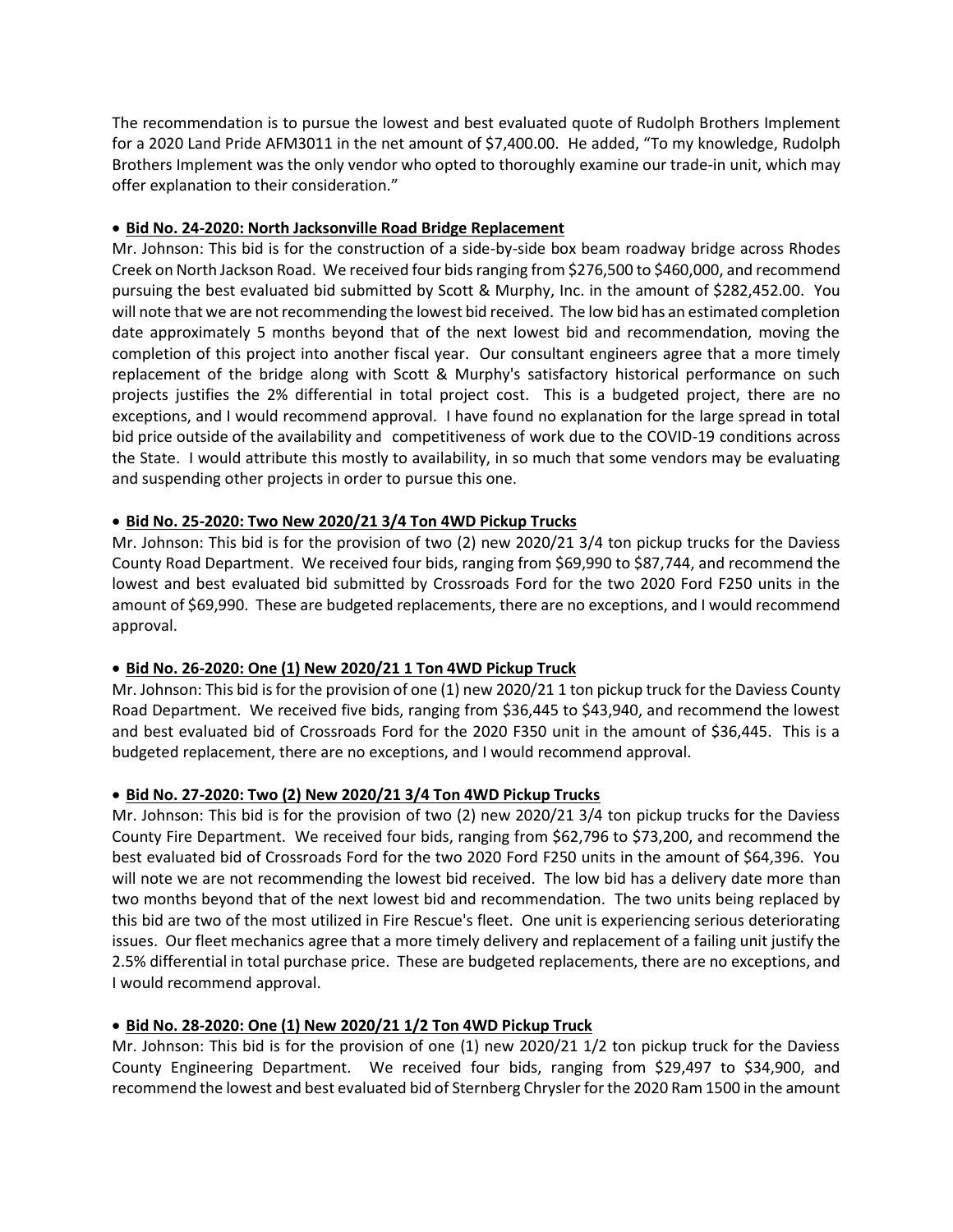of \$29,497.00. This is a budgeted replacement, the exception to our specified tires is minor, and I would recommend approval.

## • **Bid No. 29-2020: Leachate Trench & Grate Replacement**

Mr. Johnson: This bid is for the removal and replacement of the leachate trench and grate at the Grimes Avenue Transfer Station tipping floor. We received two bids, ranging from \$32,500 to \$49,000, and recommend the lowest and best evaluated bid of Haire Construction in the amount of \$32,500. This is a budgeted project, there are no exceptions, and I would recommend approval.

## **The vote was called and with all present members voting in favor, said motion passed.**

### **\*\*\*\*\*\*\*\*\*\*\*\*\*\*\*\*\*\*\*\*\***

By a motion of Commissioner Koger, seconded by Commissioner Wathen, the court considered for approval; **Second Reading of Ordinance #9-2020; KOC 621.19 (2020)** An Ordinance Relating to the Daviess County Road, Bridge and Street System (annual update).

## **Comments:**

No comments.

**The vote was called and with all present members voting in favor, said motion passed.** 

### **\*\*\*\*\*\*\*\*\*\*\*\*\*\*\*\*\*\*\*\*\***

By a motion of Commissioner Wathen, seconded by Commissioner Castlen, the court considered for approval; Promote James Deke Havener to Road Dept. Heavy Equipment Operator effective 8/7/2020. **The vote was called and with all present members voting in favor, said motion passed.** 

### **\*\*\*\*\*\*\*\*\*\*\*\*\*\*\*\*\*\*\*\*\***

By a motion of Commissioner Castlen, seconded by Commissioner Koger, the court considered for approval; Promote William Daymon Nantz Road Dept. Heavy Equipment Operator effective 8/7/2020. **The vote was called and with all present members voting in favor, said motion passed.** 

## **\*\*\*\*\*\*\*\*\*\*\*\*\*\*\*\*\*\*\*\*\***

By a motion of Commissioner Wathen, seconded by Commissioner Koger, the court considered for approval; Hire Darrell Roberts as Seasonal Park Attendant upon successful completion of pre-employment screening.

**The vote was called and with all present members voting in favor, said motion passed.** 

## **\*\*\*\*\*\*\*\*\*\*\*\*\*\*\*\*\*\*\*\*\***

By a motion of Commissioner Koger, seconded by Commissioner Castlen, the court considered for approval; Reappoint Morgan Baker *8.1.20* (S1T) to the DCACC Board: TERM 8/7/2020 – 8/7/2024. **The vote was called and with all present members voting in favor, said motion passed.** 

## **\*\*\*\*\*\*\*\*\*\*\*\*\*\*\*\*\*\*\*\*\***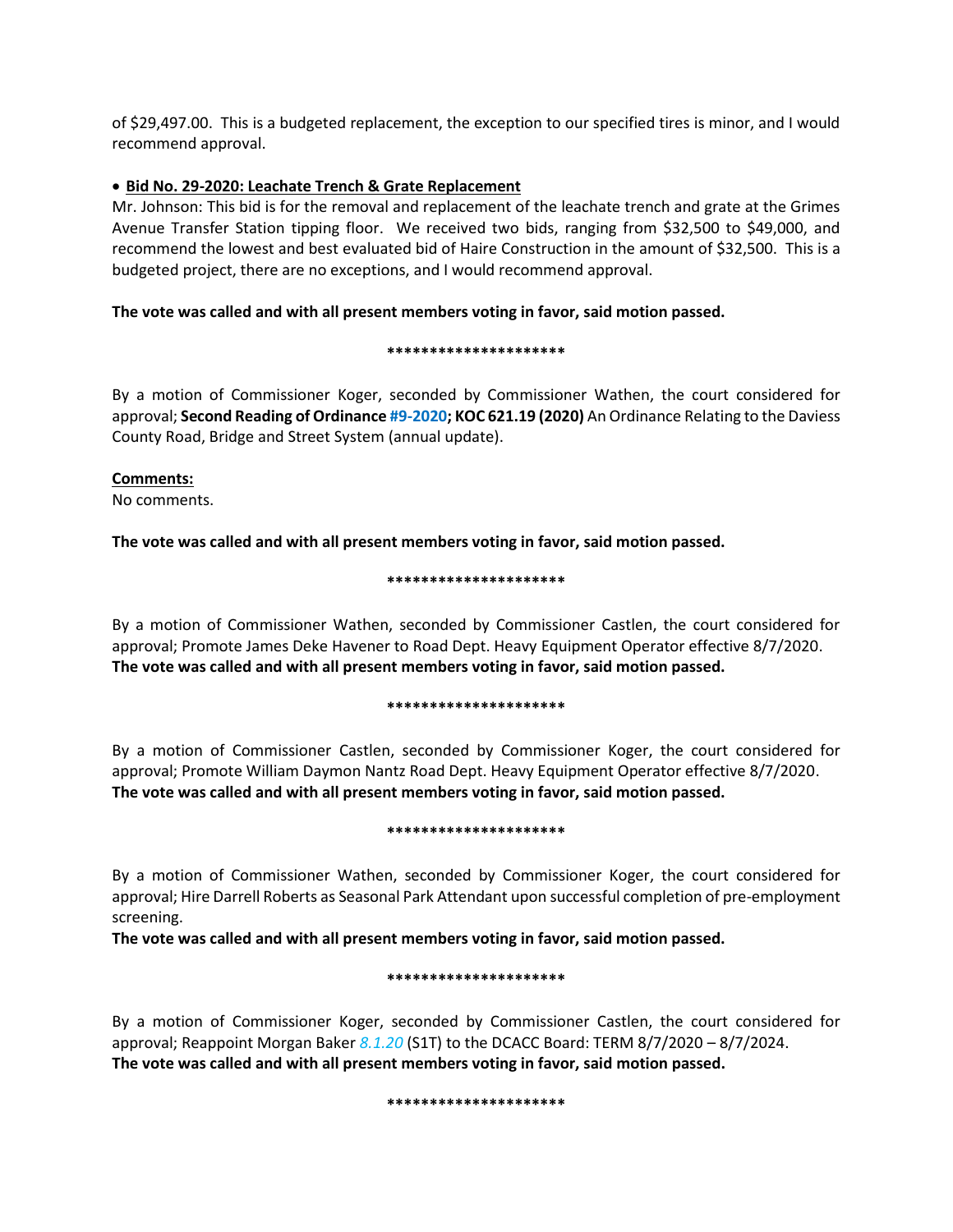Judge Mattinlgy stated, "Will Mattingly is my son so I'm going to recuse myself. Charlie, would you handle this?"

By a motion of Commissioner Wathen, seconded by Commissioner Koger, the court considered for approval; Appoint Will Mattingly *8.2.20* (Misty Miller S1T) to the DCACC Board: TERM 8/7/2020 – 8/7/2024.

**The vote was called and with all present members voting in favor, except for Judge Mattingly as he abstained, said motion passed.** 

**\*\*\*\*\*\*\*\*\*\*\*\*\*\*\*\*\*\*\*\*\***

Treasurer Hendrix presented the **First Reading of 10-2020; KOC B.51 (2020)** - An Ordinance Authorizing the Issuance of Industrial Building Revenue Bonds, Series 2020 (Audubon Area Community Services, Inc. Project).

## **Comments:**

County Treasurer Hendrix stated, "Basically, this bond is not Daviess County Fiscal Court's, it's Audubon Area's. There's an existing bond that was done several years ago and it was financed through the Daviess County Public Improvement Corporation (DCPIC) so there will have to be a public hearing on August 18, where you convene that organization (DCPIC) to approve what they're doing. First of all, they're going to pay off the existing bond, it's a mortgage revenue bond, and in order to accomplish that they actually transferred title from Audubon Area to the DCPIC. So, Daviess County holds the title to their building. They're going to pay that off and as soon as they pay that off, we will transfer title back to them and then simultaneously they're refinancing part of the outstanding debt, I think they're going to go. Now, I read today where there's going to be a little less than what they asked for maybe a million eight, and they're dropping the rate. They're cutting the rate almost in half of what they're paying. They'll find that because they have a reserve so they're going to borrow less money so they'll have cost savings there. Then they'll issue an industrial revenue bond which is different than the one they had. It's still going to be financed according to what I'm reading through the DCPIC, and I think that's because the tax advantage that they're seeking, they cannot do it on their own. They're a quasi and they don't qualify so that you have to do it through a tax exempt organization, which would be fiscal court since you all have been on the court since 2011, most of you, you've done several of these for different groups where Daviess County is the issuer and you have to do a lot of reading to understand what that means but you as the issuer means you attest to certain things that they qualify which the bond council is taking care of but it says in here very clearly in Section 11, the bonds do not constitute an indebtedness of the issuer so while Daviess County Fiscal Court is the issuer it's not your debt. It also says that no monies shall be raised by taxation nor any other general or special revenue of the issuer so there's your security that this bond does not apply to Daviess County Fiscal Court. In Section 8, you are also authorizing the Judge and the Fiscal Court Clerk and maybe even me to sign a lot of documents - the package is usually very thick. We'll have to sign a lot of documents to execute this. The only other question is the bond purchase agreement which, Claud and I just got today, but between now and the second reading we will review that to make sure that there's nothing in the bond purchase agreement that contradicts what I just said about our law obligation. So that in a nutshell is what this does."

#### **\*\*\*\*\*\*\*\*\*\*\*\*\*\*\*\*\*\*\*\*\***

## **Public Comments**